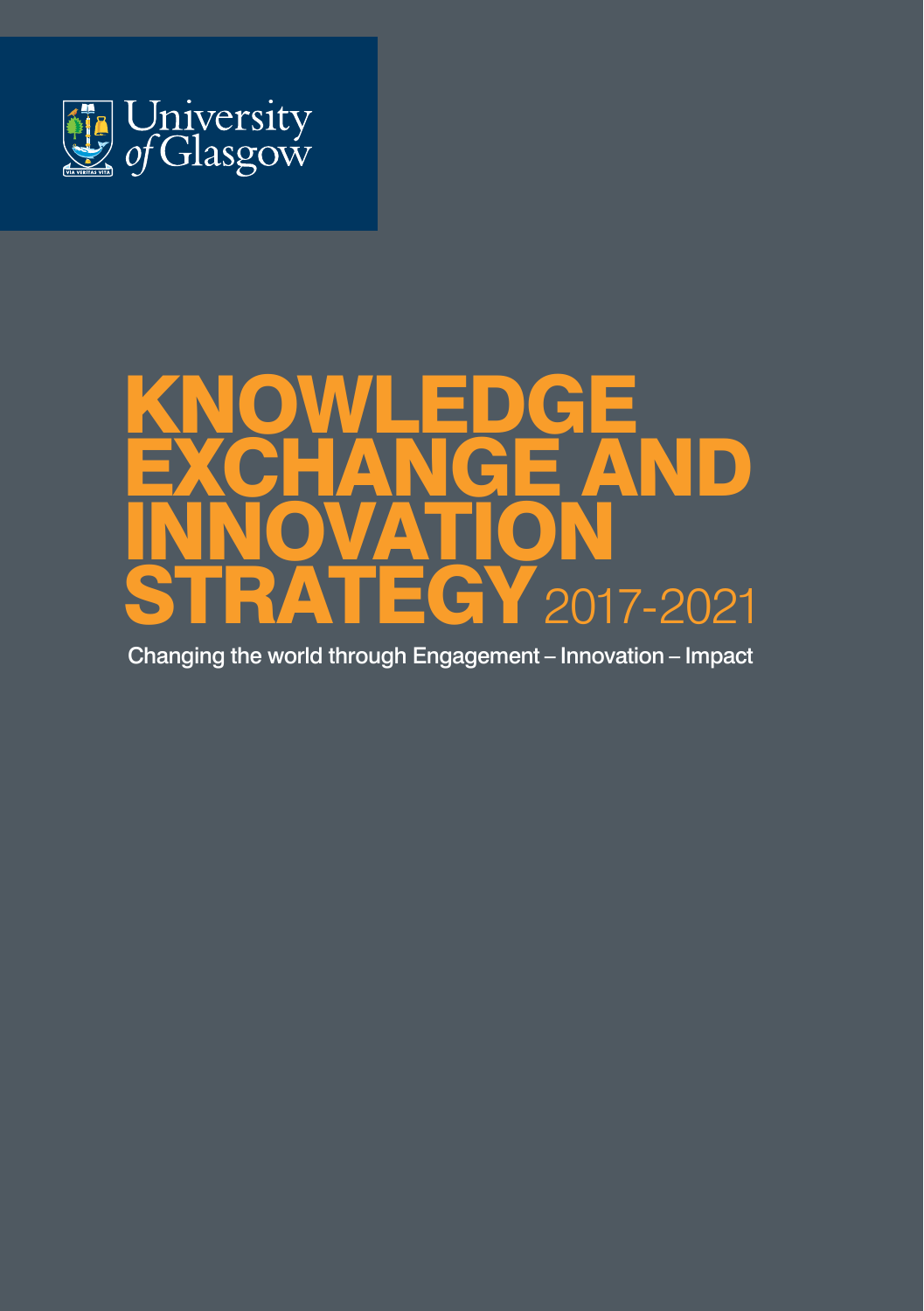## **Contents**

| <b>Executive Summary</b>                                              | з  |
|-----------------------------------------------------------------------|----|
| <b>Context</b>                                                        | 4  |
| The Nano & Quantum World                                              | 5  |
| An Inspiring and Transformative Campus                                | 6  |
| <b>Cultural &amp; Creative Economies</b>                              | 7  |
| Priority 1 - The University, Open for Business                        | 8  |
| <b>Precision Medicine &amp; Chronic Diseases</b>                      | 8  |
| Priority 2 – Economic Impact through Entrepreneurship & Innovation    | 10 |
| <b>Future Life</b>                                                    | 11 |
| Priority 3 - High Quality Policy and Practice in a Changing Landscape | 12 |
| <b>Addressing Inequalities</b>                                        | 13 |
| Priority 4 - Inclusive Community & Public Engagement                  | 14 |
| <b>One Health</b>                                                     | 15 |
| <b>APPENDIX - OUTCOME AGREEMENT AND FUNDER COMMITMENTS</b>            | 16 |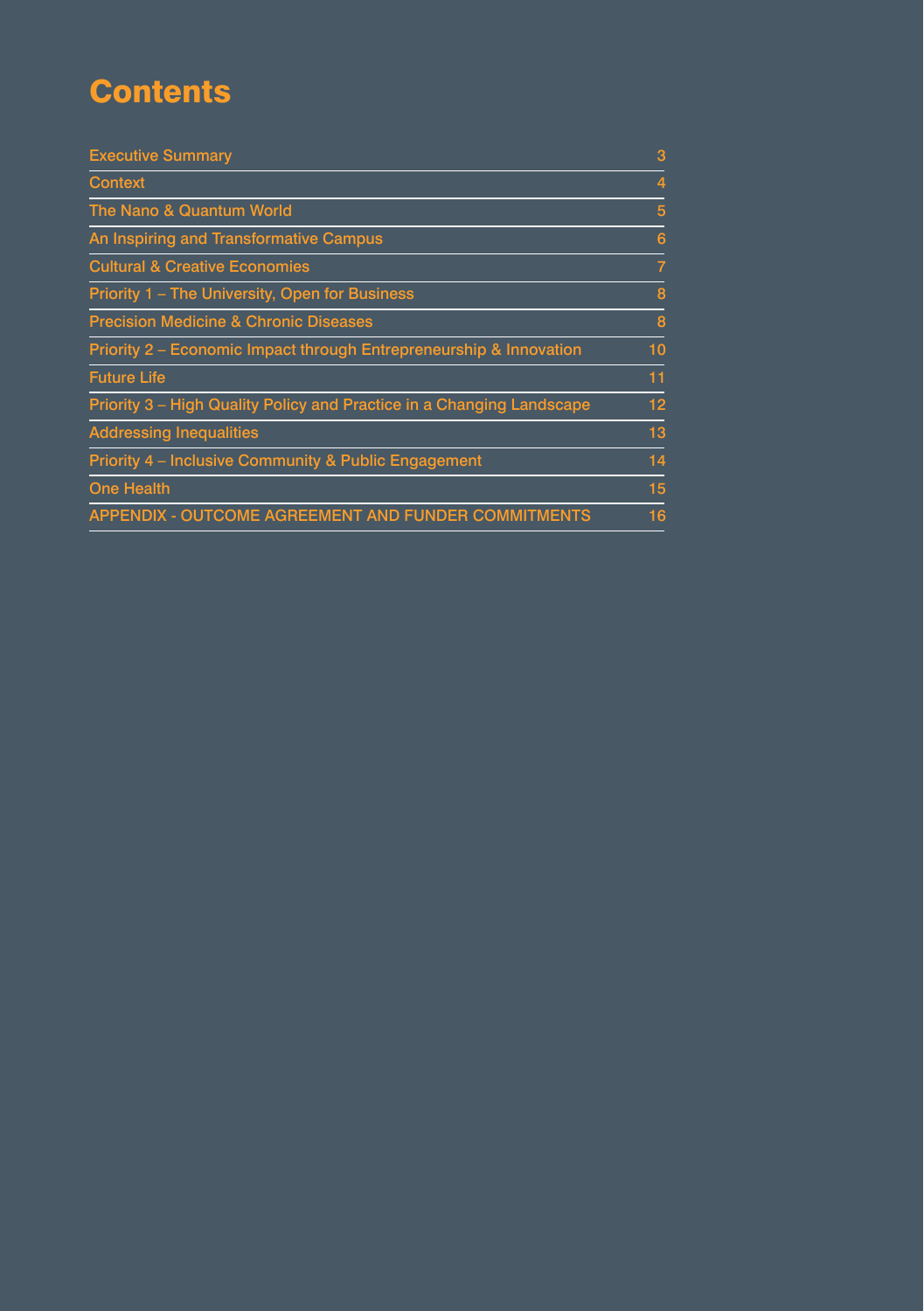## Executive Summary

The University of Glasgow is one of the world's leading research-intensive academic institutions. The economic impact of our University, its students and the international visitors that we attract is already evident. We sustain £1.5bn of output, £800m in GVA and nearly 15,000 jobs across Scotland. For every £1 invested in our University, £8.30 of economic activity is generated.

Although we have been delivering world-changing impact for over 565 years, we are firmly focused on the future. Our new Knowledge Exchange and Innovation Strategy aims to build upon this to enhance the global impact of our research, meet government aspirations for entrepreneurship, business growth and economic prosperity. In doing so, it supports our University mission:

### **'To bring inspiring people together and create a world-class environment for learning and research, empowering staff and students to discover and share knowledge that can change the world.'**

Through this new strategy we aim to provide the framework through which we will further the University's ambition, creating impact for society and the economy through *innovative engagement.* The priorities set out here are underpinned by our determination to grow the number and depth of our partnerships, building strong and fruitful relationships with established businesses, with the entrepreneurial community, with policy-makers and practitioners, with third sector organisations, and directly with communities and public audiences, locally, nationally and internationally. Our priorities are:

### PRIORITY 1 The University, Open for Business

We will deepen our existing collaborations, and develop new relationships with businesses and industry, locally, nationally and globally.

## PRIORITY 2

Economic Impact through Entrepreneurship & Innovation

We will enhance support for students and staff to increase the number of new high-growth ventures formed from within the University.

### PRIORITY 3 High-Quality Policy & Practice in a Changing Landscape

 We will extend our influence on policy and practice, maintaining our position as an innovator and advocate in the creation and translation of research based evidence.

### PRIORITY 4 Inclusive Public & Community Engagement

We will promote a culture of public and community engagement with our research, with a focus on socioeconomically disadvantaged communities.

The political context in which we operate may change over the coming period, but given our portfolio of world-leading research and the significant investments that we are making in the expansion and development of our campus, the next four years present exciting opportunities for the University of Glasgow. Our passionate, professional and progressive staff and students drive our success, and we welcome your support in turning the ambitions outlined in this strategy into reality.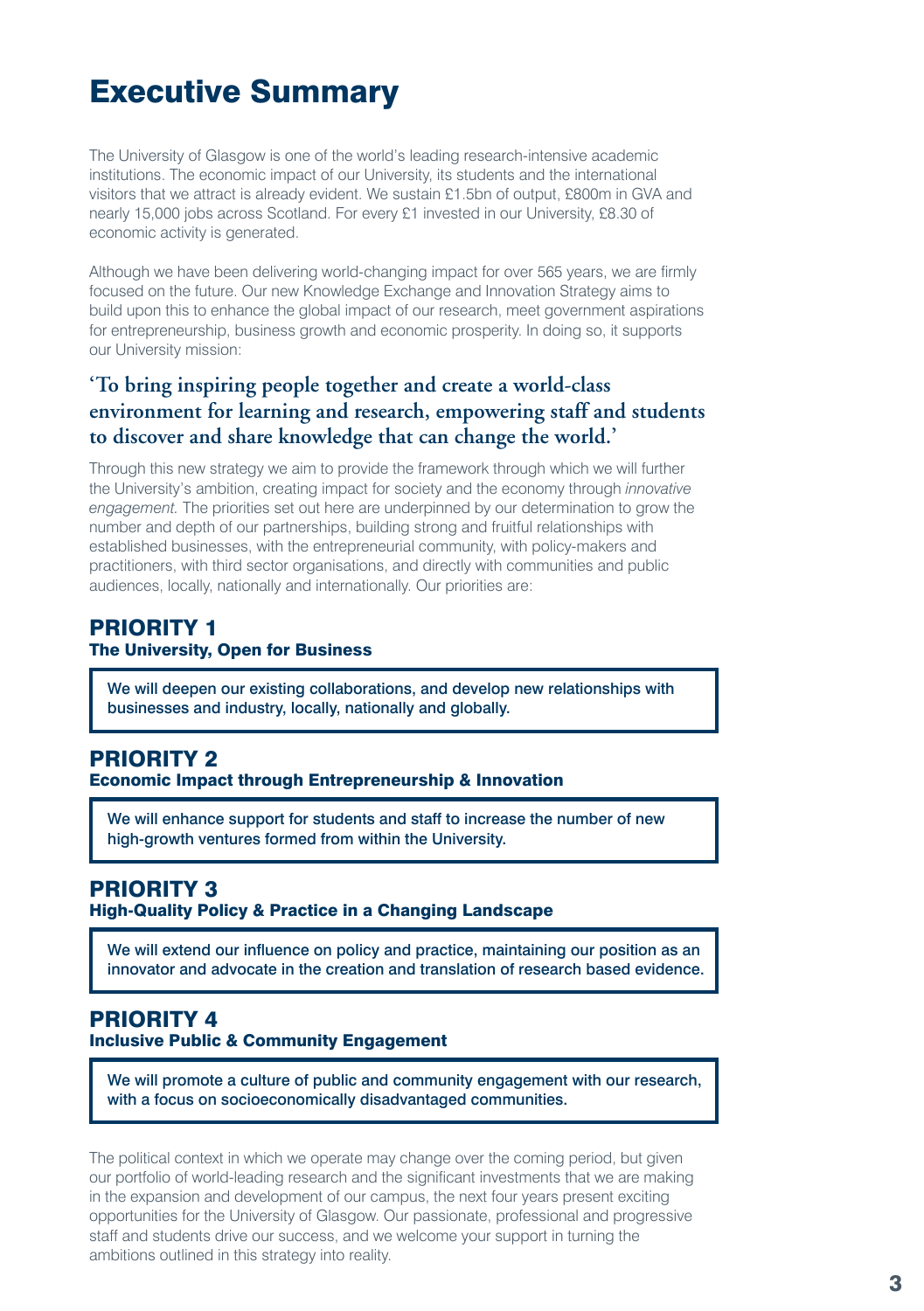## **Context**

**Knowledge exchange** encompasses the multiple interactions between Higher Education Institutions and businesses, public services, charities and communities to create societal and economic benefit.<sup>1</sup>

Significant progress has been made since the launch of our first Knowledge Exchange and Innovation Strategy (2013–2016). Over this period, the Higher Education landscape has changed considerably. Increasingly, universities are being asked to develop and support an entrepreneurial culture and provide new mechanisms to help drive the economy, the skills agenda and global connectivity. Our new strategy aims to enable us to be agile in our responses to these opportunities, especially given the potential that the campus development will unlock.

There are many external challenges, not least the political environment and on-going discussions over Scotland's relationships with the United Kingdom and the rest of Europe. But these should not diminish our ambitions nor our place as a major institution in the Scottish, UK and international economies.

#### Impact

The drive of governments at all levels for accountability of public funds, to demonstrate the impact of research outcomes on society and the economy, has never been greater. The REF2021 Research Excellence Framework exercise, which will take place at the end of the strategic planning period, will again formally assess the quantity and quality of the University's research excellence and impact, with opportunities for revenue growth associated with a strong performance. The importance of generating impact through our research is therefore an imperative in the many aspects of knowledge exchange and innovation that we undertake.

#### Anchoring Scotland's Knowledge Economy

The inclusion of impact in REF2021 is just one indicator of the growing importance placed on our delivery of benefits to communities beyond the academy. The University of Glasgow is committed through its Outcome Agreements with the Scottish Government to support their ambitions in maximising the opportunities afforded to the economy through the exploitation of research undertaken by our world-renowned academics and scientists. We anticipate that there will be increasing scrutiny of our performance in business engagement through the promotion of innovation in products, processes and services and the delivery of social impact with inclusive growth. These activities will be complemented by the development of entrepreneurship and associated skills amongst the University's students and staff.

#### Competition

The global Higher Education sector is growing, with significant international competition to attract investment in research, development and innovation. Set against this backdrop, constraints in public spending over the next strategic planning period will limit the availability of central government funding. Despite this, the Research Councils and charities continue to show a willingness to increase funding for the translation of research and the acceleration of its impact, for example through the £4.7bn investment in the Industrial Strategy Challenge Fund. Exciting new opportunities are also emerging to grow our revenue elsewhere, including through the development of innovative strategic partnerships with external organisations.

#### International Opportunity

The University of Glasgow is global in its outlook and is well connected internationally. Knowledge exchange and innovation already play a vital part in helping to link our researchers with our partners worldwide - including, but not limited to, our strategic international partnerships in China, Singapore, Hong Kong, North America and Australia. We are now positioned to link our local partners into global economies, markets and communities. At a time of significant political change, it is important that we remain outwardly focused in order to ensure our global influence and relevance.

The University has the talent, commitment and research capability to respond to these challenges and to ensure that we continue to grow as a destination for research, development and innovation excellence and investment.

<sup>1</sup>HEFCE (August 2016). Higher Education Innovation Funding: Institutional five-year knowledge exchange strategies (Policy and request for institutional strategies).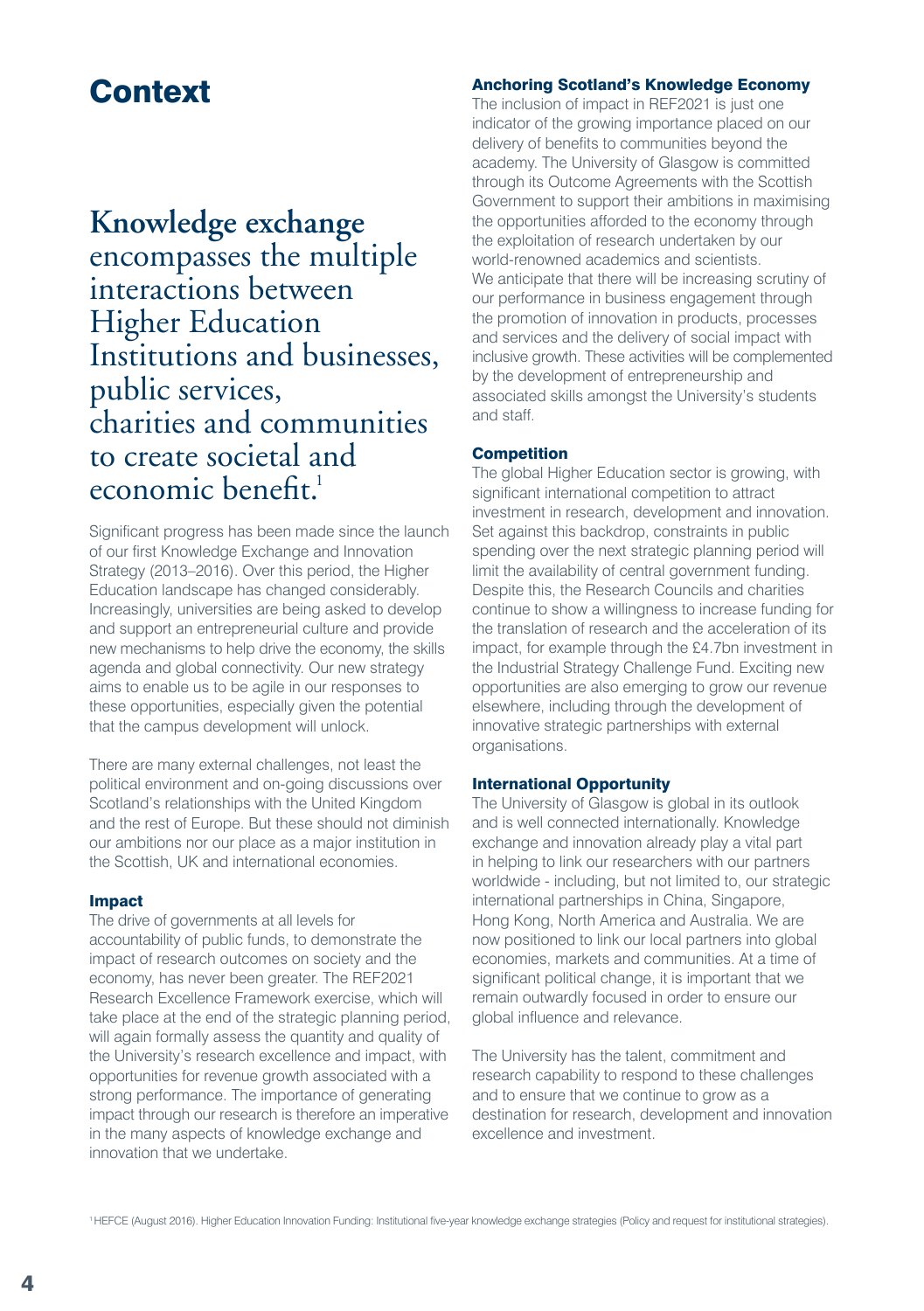

## The Nano & Quantum World

QuantIC is the UK centre of excellence for research, development and innovation in quantum enhanced imaging. Led by the University of Glasgow, it brings together more than 120 full time researchers with over 40 industry partners. QuantIC's vision, shaped in collaboration with their industry partners, is to create a new industrial landscape using quantum technologies to improve products and processes in the imaging sector. The vision is being realised through a large scale programme of industry engagement, through co-investment with business partners in research and development work, and through the industrial sponsorship of a significant cohort of skilled postgraduate researchers, who will be the next generation of quantum technology innovators.

#### Making the Invisible Visible

Complementing QuantIC's strategy of accelerating technology uptake with industry, it has been active in engaging other stakeholders such as the public, government and educational bodies. A key highlight of this has been the development of a permanent exhibition in collaboration with the Glasgow Science Centre to raise awareness and educate the public about quantum physics - making complex science understandable and relevant to everyday lives.

' We are very excited to be amongst the first to be able to bring this technology to the public and hope the exhibition will inspire a new wave of quantum physicists to help take forward this cutting edge work to discover the field's full potential for the benefit of mankind.'

> Stephen Breslin, Chief Executive of the Glasgow Science Centre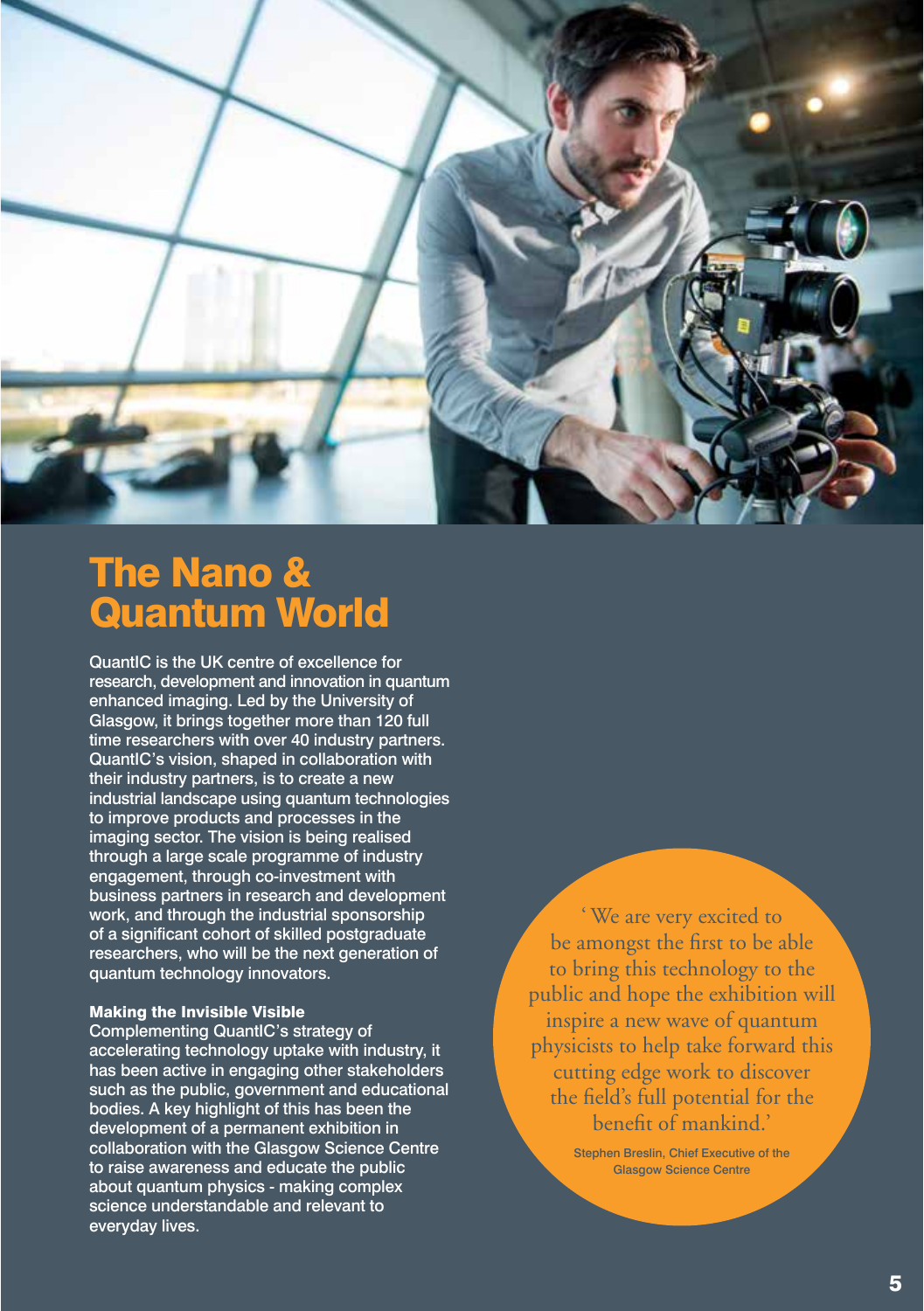

An Inspiring and Transformative Campus

The acquisition of a 14-acre site immediately adjacent to the University of Glasgow's main campus at Gilmorehill has enabled the University to embark upon one of the UK's largest current campus development projects. Knowledge exchange will play a key role in both shaping and realising the huge potential afforded by this expansion. The immediate opportunities now include:

- Developing a test-bed for the University's staff and for industry to accelerate and translate academic research into the development programme in areas including Internet of Things, energy, materials, communications, SMART City technologies and health & wellbeing;
- • Creating dedicated flexible space to translate research into start-ups and spin-outs;
- Providing opportunities for corporate co-location with appropriate interaction areas to facilitate collaborations between staff, students and companies;
- Creating open, creative and inviting spaces to facilitate public engagement with our research;
- Providing dedicated space associated with student entrepreneurship to encourage innovators to realise their potential.

The University can also influence the economic development of Glasgow through the development of three core activities, providing staff with new routes for engagement:

- A cultural quarter comprising the Kelvingrove Museum, the Hunterian and Kelvin Hall and pointing towards the Riverside, the SECC and the Hydro creates a unique opportunity to engage with audiences in cultural heritage, performing arts and the tourism sectors;
- As one element of the proposed new Innovation District, an Innovation Zone close to Church Street to enable business engagement, as well as skills development and student entrepreneurship;
- As another key element, a translational Clinical Innovation Zone to attract external partners to the Queen Elizabeth University Hospital, building upon our internationally renowned research in precision medicine and imaging.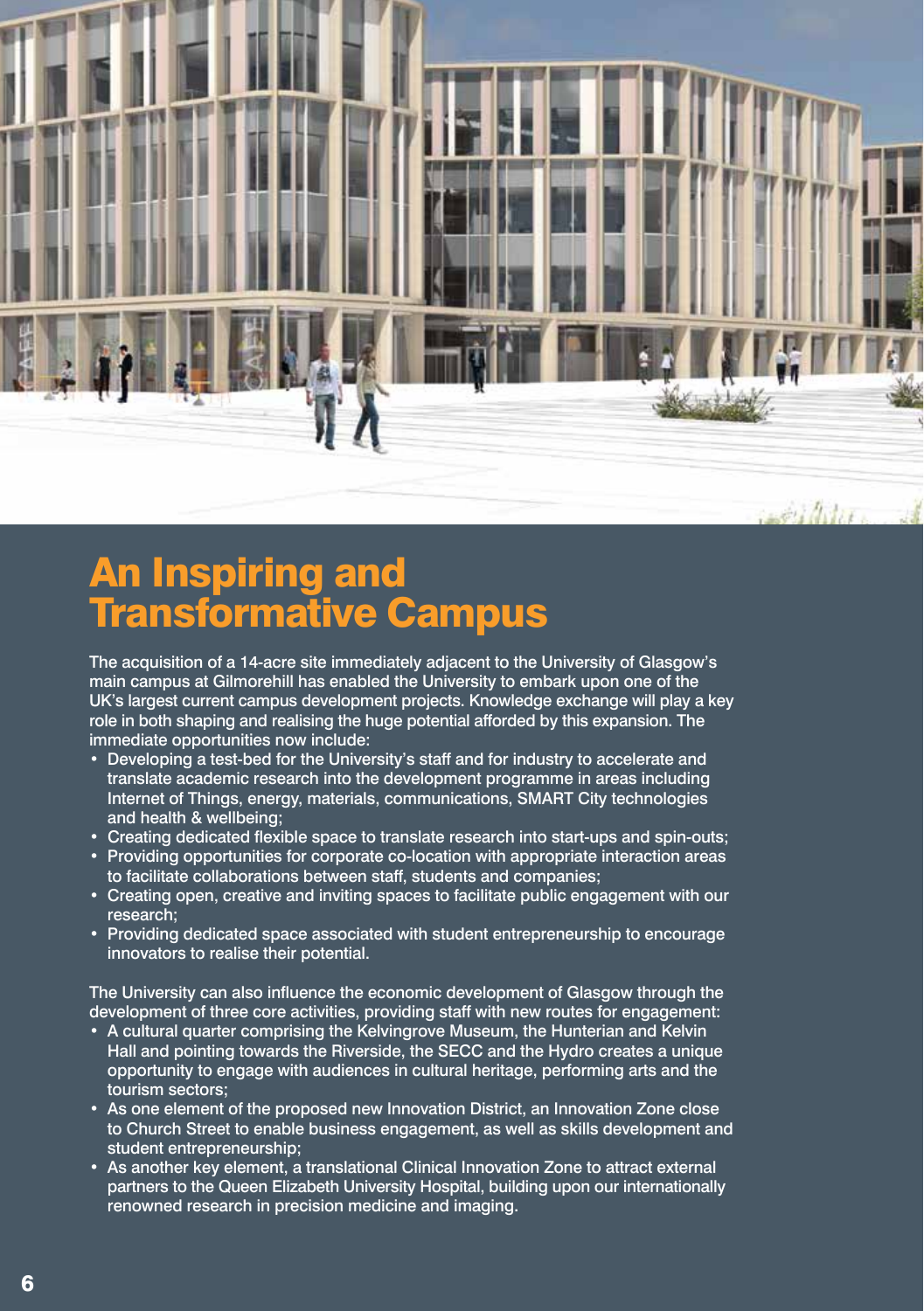

## Cultural & Creative Economies

Access to our world-class collections for teaching and research has greatly improved through our collaborations, both internationally with the Smithsonian in Washington and locally with the National Library of Scotland, Glasgow City Council and Glasgow Life. Together these partnerships have helped us to transform one of Glasgow's landmark buildings, the Kelvin Hall, into a centre of excellence for research, heritage, public engagement, sport and commercial activities.

Kelvin Hall is a much-loved and iconic building in Glasgow's West End. The move of 1.5 million items from the University's museum, The Hunterian, to the Kelvin Hall, and the co-location with other expertise across the museum and heritage sector, has created significant opportunity for innovation. The collections have converged on their new home from storage places across the city – as they previously converged on Glasgow, over the centuries, from locations across the world. Our researchers and their partners are bringing objects from storage to illuminate their stories.

Our collaborations with prestigious arts institutions have also helped to build stronger links for knowledge exchange and greater learning opportunities for all of our communities.

Kelvin Hall is the perfect venue. It's about community and about the animation of cultural life. I can't think of another city that could have a building that brings all that together so creatively. It has this unique combination of worldwide ambition with a friendly, local feel. It's that idea that we have the history; we have the heritage; we have the experience. We're Glasgow.'

> Professor Karen Lury, Professor of Film & Television Studies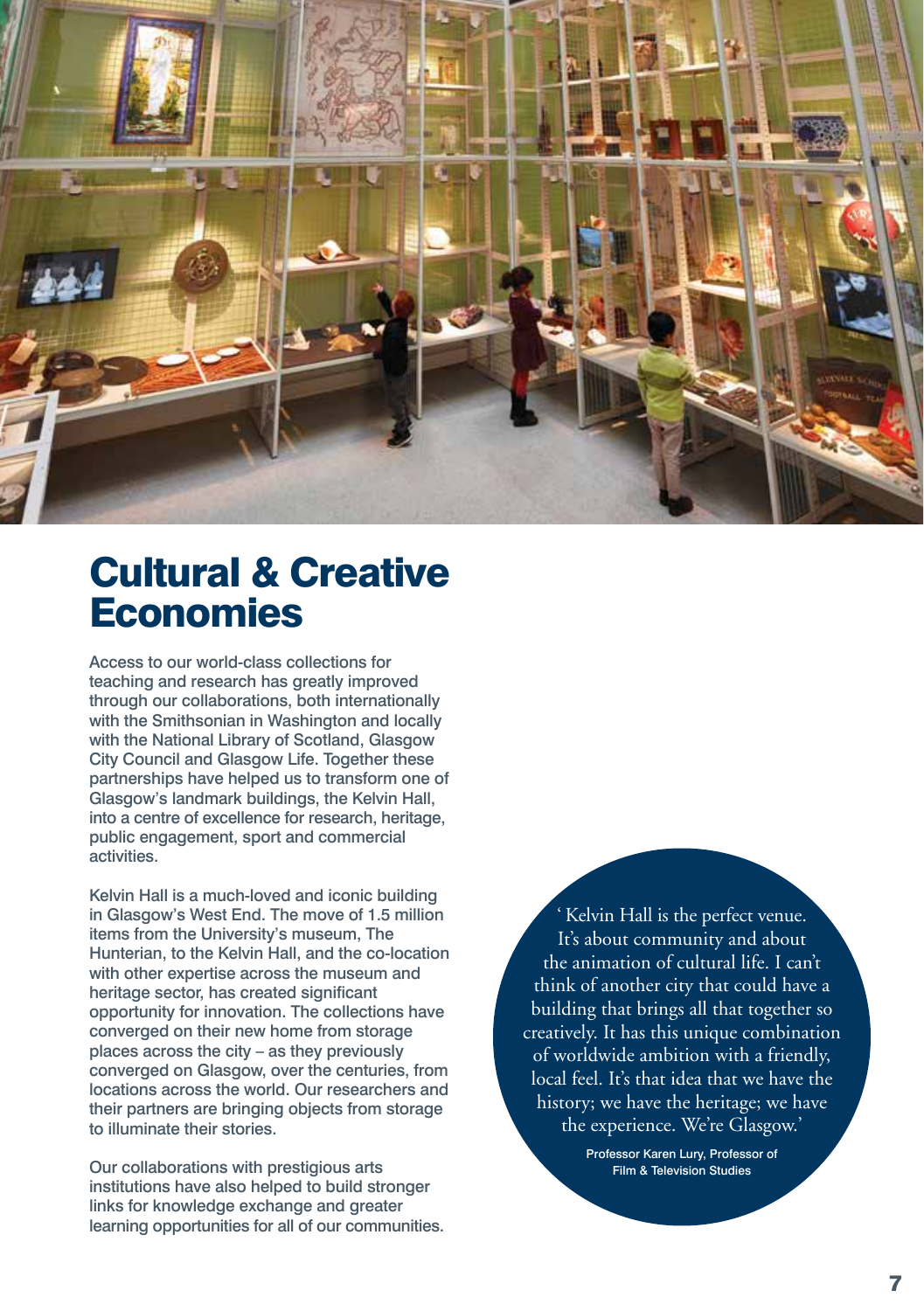## PRIORITY 1 The University, Open for Business

We will deepen our existing collaborations and develop new collaborations with businesses, locally, nationally and globally.

There is a growing demand for innovative approaches to product, process and services development to address market opportunities across all industry sectors, from multinational companies to small and medium-sized enterprises (SMEs). The University meets these needs in several ways, such as collaboration in research and development; licensing of technology; the supply of graduate and postgraduate students into the skilled labour force; and access to sector-specific expertise through consultancy. To grow this activity over the next four years, we will:

- Promote interactions with businesses and increase the volume of our funding that comes directly from industry sources and from public funders of business collaboration;
- Build effective partnerships that understand corporate needs;
- Ensure that our processes are efficient, making it easier for industry to engage with our staff;
- Foster close working relationships with regional enterprise agencies, Interface, the Knowledge Transfer Partnerships programme and Innovate UK;
- Develop a University-wide approach to industry engagement to build our portfolio of collaborative projects, including by working closely through the Scottish Funding Council Innovation Centres;
- Increase students' exposure to industry, helping to develop their skills and employment prospects through increased opportunities for work-based placements and experiences within the curriculum.

## ision Medic ronic

The University's world-leading development of precision medicine enables co-operation between researchers, clinicians, and the private sector in identifying and implementing treatments that are effective for specific groups of patients. Precision medicine (also known as 'stratified medicine') will be transformative on future healthcare, with significant

implications for the NHS, the pharmaceutical industry and the medical technologies supply chain. Healthcare providers across the world have recognised the disruptive potential that innovation associated with precision medicine will have, by improving diagnosis and treatment success for many conditions.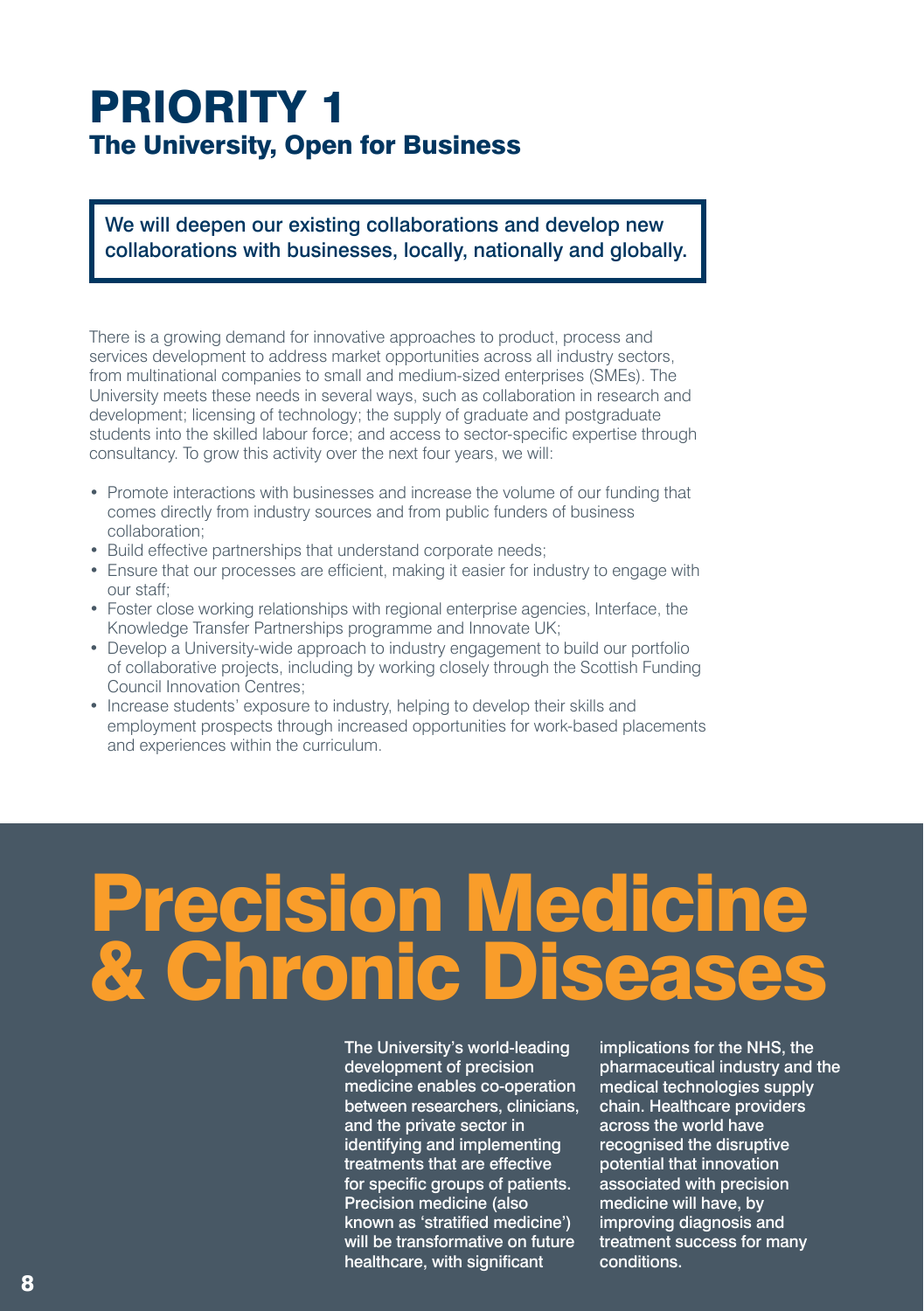

The University leads a Scotland-wide consortium comprising four Scottish universities, NHS Scotland, global biotechnology company Thermo Fisher Scientific, and biomedical informatics company Aridhia Informatics, who together have established a biomedical innovation cluster at the Queen Elizabeth University Hospital. The Stratified Medicine Scotland Innovation Centre (SMS-IC) has attracted companies at the leading edge of developments in biomedical innovation from Europe, Asia and the USA.

The partnership, spearheaded by Professor Dame Anna Dominiczak (pictured above), between the University and the Queen Elizabeth University Hospital has also established a number of key innovation facilities, including the 22,000sq ft Clinical Innovation Zone – a dedicated space for companies to engage with the academic community. The Zone is supported by dedicated business innovation managers, who seek out academic and NHS partners to engage with companies.

The University's Imaging Centre of Excellence, which incorporates an ultra-high resolution 7T MRI scanner, is connected to the Zone and places the University at the forefront of imaging technology, a key pillar of precision medicine. The Imaging Centre of Excellence brings together world-leading research, cutting edge technology and industry under one roof to translate science into economic and patient benefit for Glasgow, Scotland and the UK.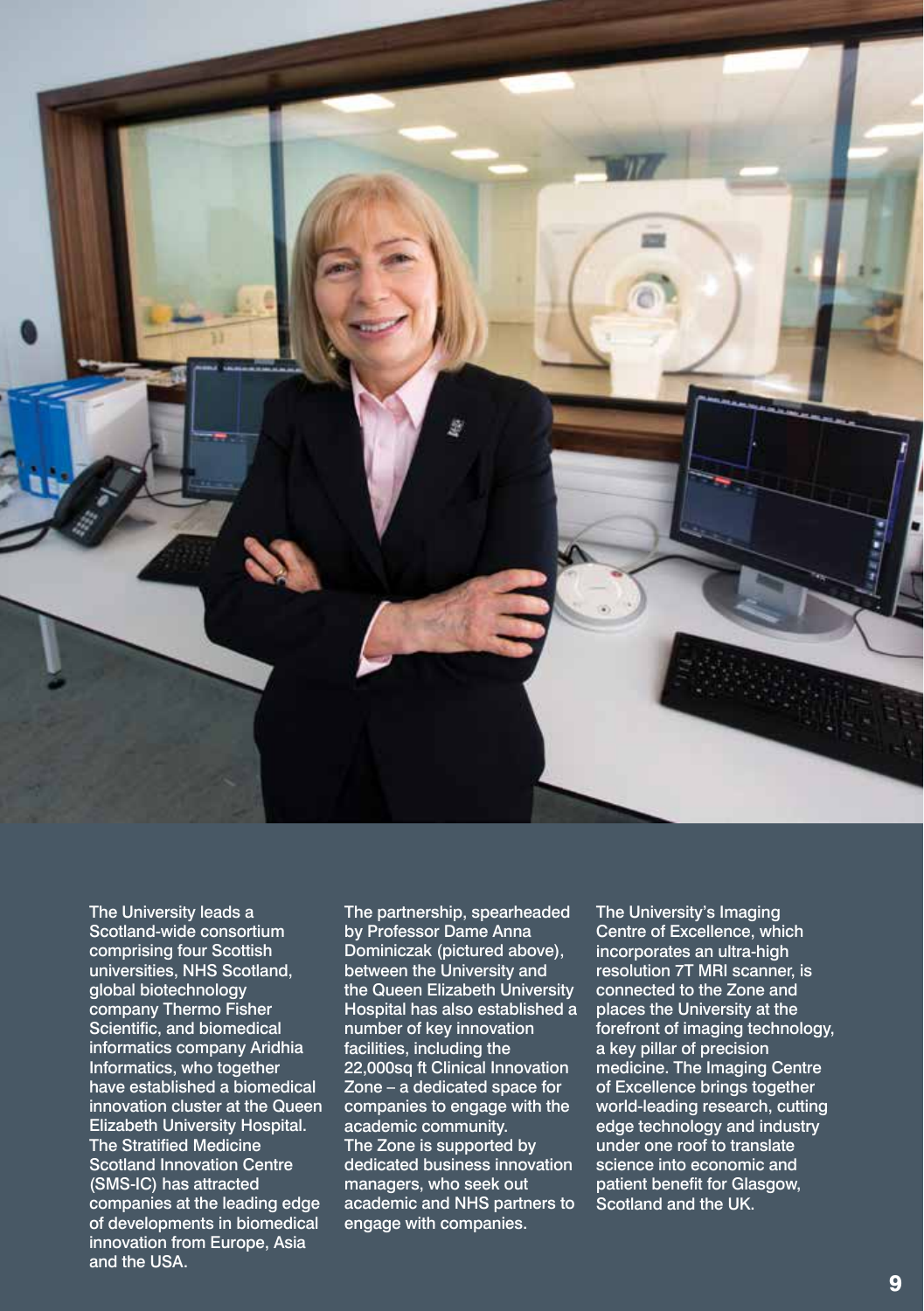## PRIORITY 2 Economic Impact through Entrepreneurship & Innovation

We will enhance support to increase the number of new and potentially high-growth ventures formed by the University's community of students and staff.

Advancement of the UK's knowledge-based economy requires the up-skilling of our workforce and the creation of an ecosystem of support for individuals and organisations in order to help realise the economic impact of new innovation arising from our research. This ecosystem is already evolving and our partnerships have delivered exciting new enterprises over the last planning period. For example, we have strengthened our links with the investment community by deepening our partnership with both IP Group plc and the Epidarex Capital venture fund. We are building a strong relationship with Santander, one of the world's major enterprises, which continues to give active and sustained support to our student entrepreneurs.

However, there is more to do and more to achieve. The Scottish Government recently published its Phase 1 Report on the Enterprise and Skills Review which clearly articulates the need for a skilled workforce at all levels. As a University we have a responsibility not only to maximise graduate employability but also to help continuous improvement in staff skills through the development of new partnerships and external engagement.

Our campus development offers a once-in-a-generation opportunity to re-define the University and its surrounding district, as a major centre for innovation, skills and high-growth business in Scotland. To fulfil the promise of this historic opportunity, we will:

- Support staff in securing translational grants to de-risk innovations to investor or licensing/co-development readiness;
- Ensure that all students have the opportunity to experience entrepreneurship training as part of their educational programme;
- Expand our dedicated support for students and staff to establish new ventures, providing training, events, mentorship and access to space and finance;
- Provide our academic staff with access to professional development training in nurturing and supporting student entrepreneurship;
- Deepen our network of mentors (e.g. alumni, industrialists and entrepreneurs) to assist staff and students develop investor-ready propositions;
- Further develop our engagement with venture groups in Scotland, the UK and the rest of the world;
- Establish dedicated innovation spaces within the campus development programme for entrepreneurs and companies to co-locate, co-produce, network and access support.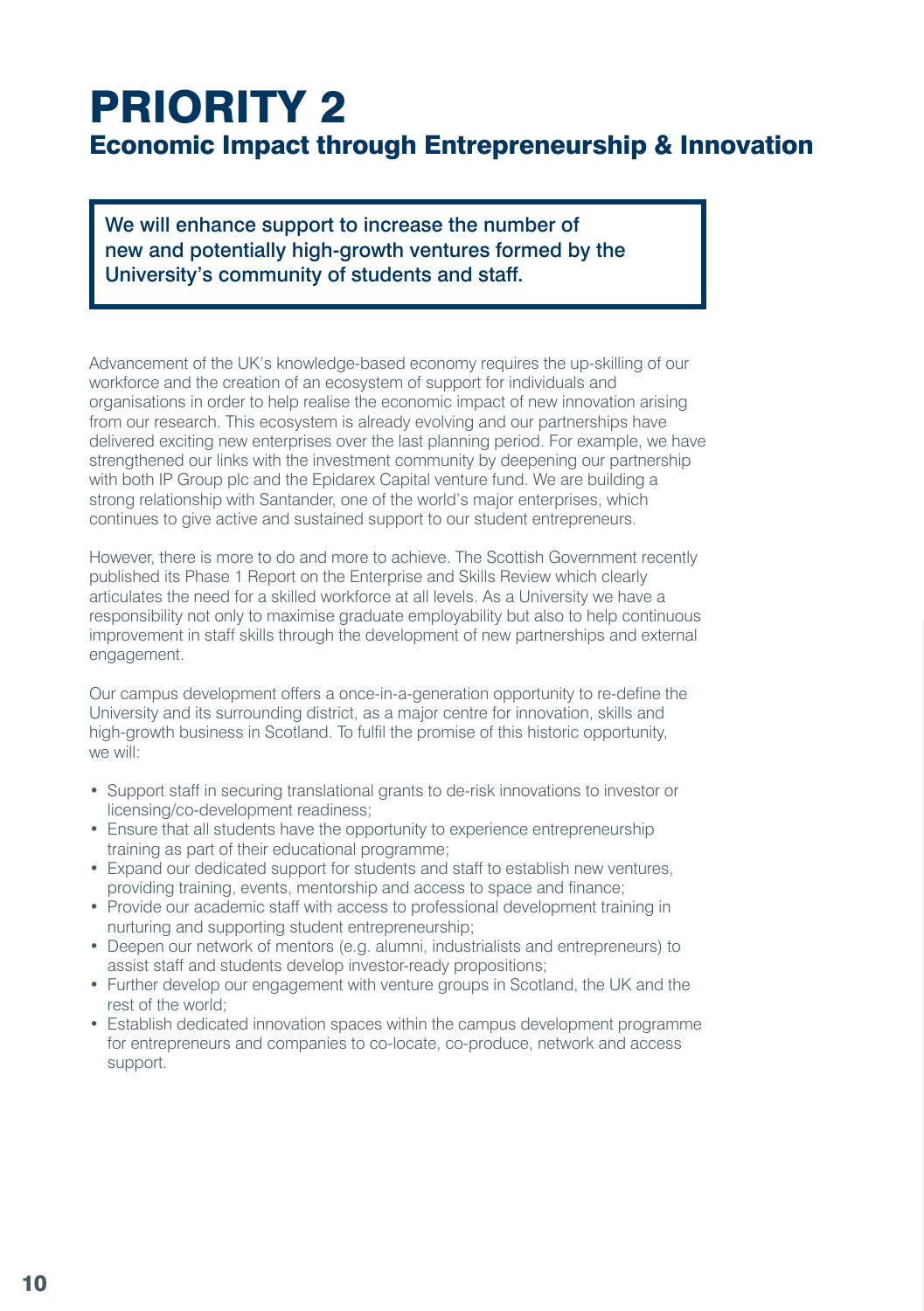

# Future Life

Our researchers at Glasgow's Institute of Neuroscience & Psychology have developed ground-breaking methods to reverse-engineer human cognitive processes – where, when, and how specific information is processed – from complex brain activity.

The aim is to implant these models into neuro-circuits within robots, giving them human-like flexible cognitive abilities. Research, led by Dr Rachel Jack, is pioneering our understanding of the language of facial expressions in partnership with commercial partners.

Social robots – digital avatars that interact socially with human beings – must be able to communicate effectively by using a host of different languages, including the language of human facial expression. Whilst humans can effortlessly understand and produce the non-verbal language of facial signals, social robots, which are already being commercially deployed in educational and care settings, do not. Dr Jack and her team are now formally characterising the language of facial expressions – understanding its structure, syntax, and semantics – to develop mathematical models that will equip social robots with this most human of abilities.

Glasgow's researchers are already developing their technology in partnership with commercial partners, enhancing their social robot system's repertoire of facial expressions; the technology is applicable to projections onto static masks, or for use on semi-static plastic models, and hyper-realistic moving bases. The technology also has potential for development for the next generation of social media, which will rely upon the blending of live video and virtual reality environments. Rachael Jack's partnerships with leading providers are important steps in making the virtual reality experience both psychologically meaningful, and commercially successful.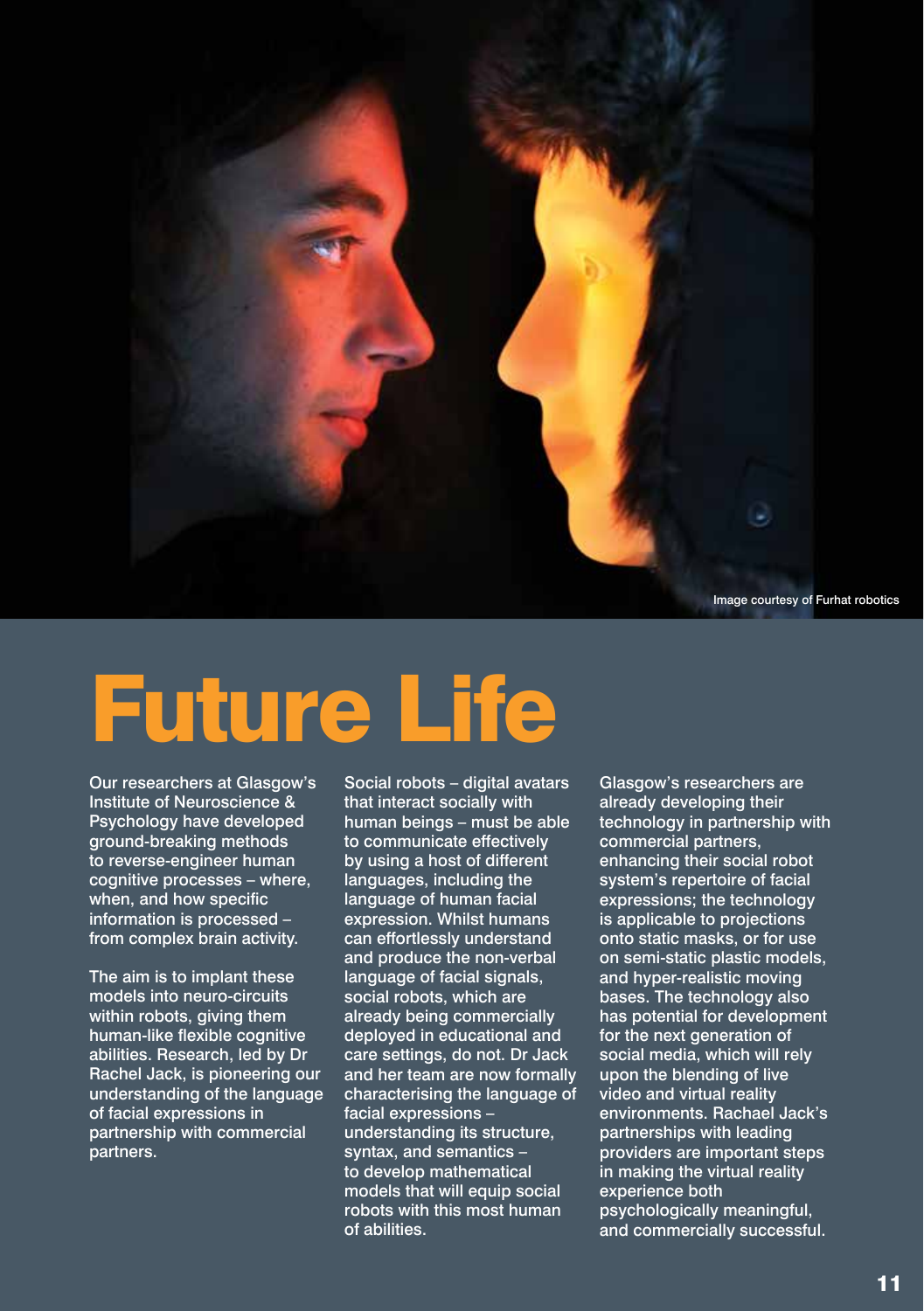## PRIORITY 3 High Quality Policy & Practice in a Changing Landscape

We will extend our influence on policy and practice, maintaining our position as a leading innovator and advocate in the creation and translation of research based evidence.

The University has a rich heritage of research that has informed, influenced and evaluated public policy and practice, a tradition that our researchers continue today. We work to break down barriers by using innovative methods to affect real change not only in how policies are formulated but, crucially, in how their outcomes manifest into the practice of public, private and third sector organisations.

The next four years may be a time of great change in the political landscape in Scotland and the UK. We will curate relationships with policy makers and practitioners that endure, at all times seeking new inclusive methods to develop both existing and new partnerships. We will also develop new mechanisms by research-based evidence that can be translated into real change. We will:

- Support our researchers to access appropriate partner networks to improve the quality, and increase the uptake of policy- and practice-focused research;
- Lead in the creation of consortia, including policy and practitioner partners, which build on our position and reputation as an innovator in evidence co-creation and translation;
- Utilise our existing knowledge and expertise to develop novel networks of researchers, legislators and practitioners around emerging areas of importance.

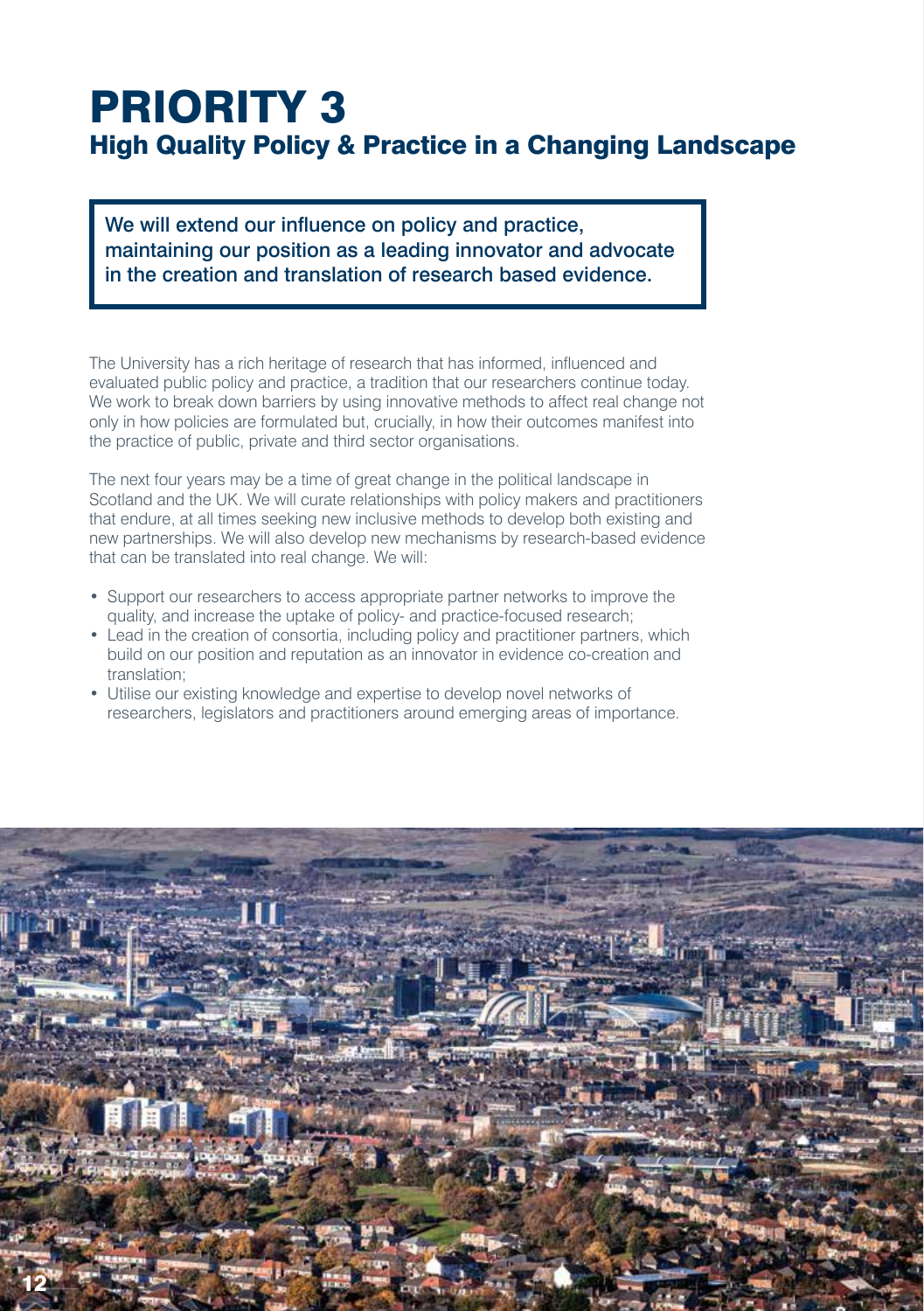## **Addressing Inequalities**

The UK Collaborative Centre for Housing Evidence is an example of the innovative way in which our researchers are making an impact on policy and practice. The issues facing the UK's housing system are varied and complex, and cannot be tackled in isolation. A consortium of experts, led by Glasgow's Professor Ken Gibb (pictured below), and including ten academic institutions, is working in true partnership with non-academic organisations, including the Chartered Institute of Housing, the Royal Institution of Chartered Surveyors, and the Royal Town Planning Institute. The project's key priority is the co-development of evidence by researchers and practitioners, and the development of mechanisms to influence policy and practice at all scales, from neighbourhood to national.

Evidencing different dimensions of housing, such as poverty, inequality and the efficiency of the housing system will create a strong base for better policy and practice. The Centre's headquarters is in the Olympia Social Research Hub in Glasgow's East End – a location which gives it access to both collaborative working opportunities with experts from the Glasgow Centre for Population Health and creates

a unique laboratory for investigating housing concerns facing underserved local communities.

Building upon the renowned work of Glasgow researchers into the links between housing and well-being, including for example through the ground-breaking GoWell initiative, the Centre's vision is to build a robust understanding of how housing interacts with the wider economy and society; its legacy will seek both to engender changes in policy and practice that will deliver impact and aim to embed a culture of evidence across the housing system.

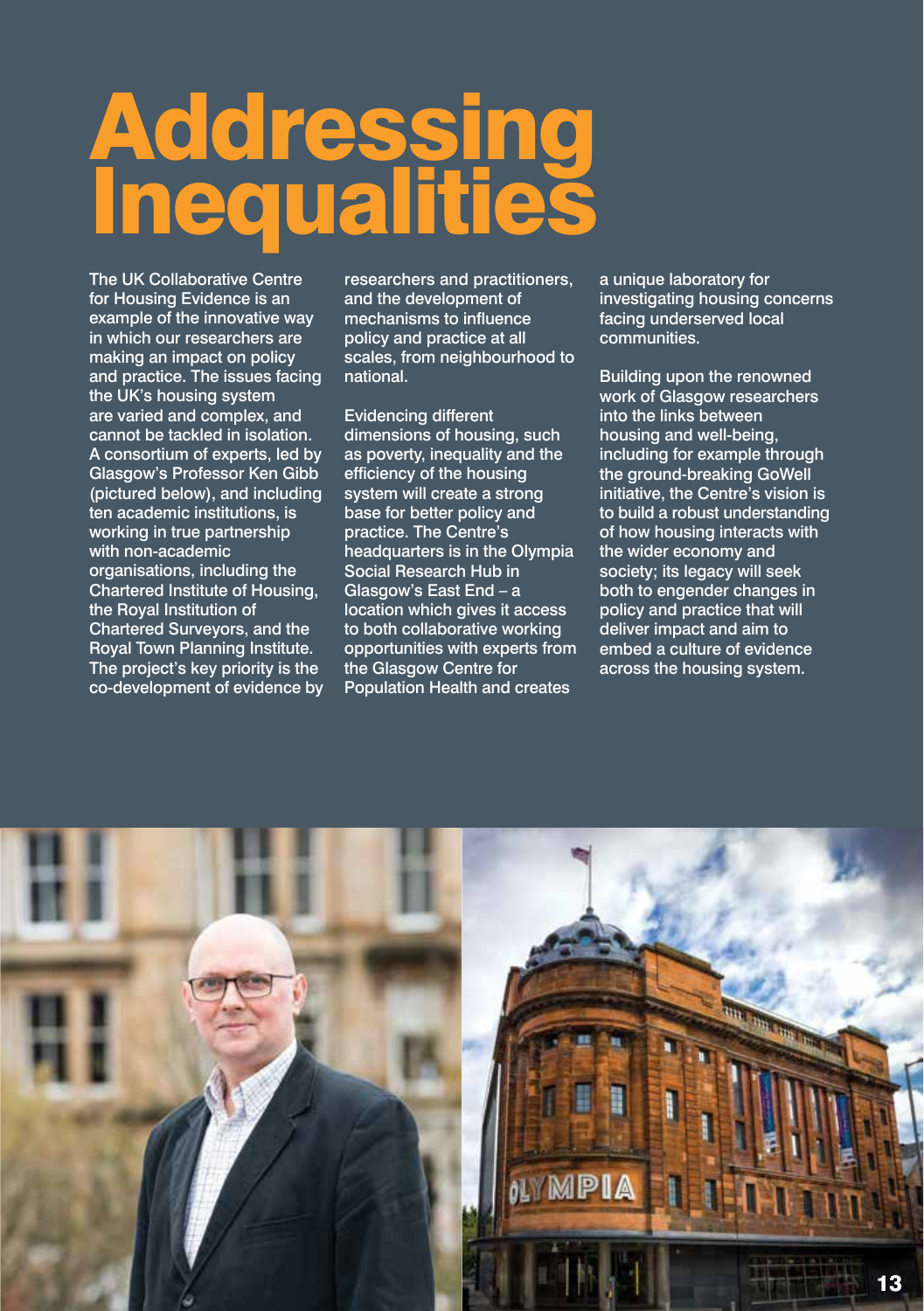## PRIORITY 4 Inclusive Community & Public Engagement

We will promote a culture of public and community engagement with our research, with a focus on socioeconomically disadvantaged communities, locally, nationally and globally.

The University of Glasgow was founded for the benefit of the city and its people. Today, we remain committed to helping Glasgow to flourish – but we are also looking beyond the local area to engage a broader global community in our work.

By engaging the public with our research we provide unique insight to our work, highlight the human story behind research endeavour and build public trust in the value of what we do.

The University's staff and students are well placed to enable communities to participate in, and derive value from research. Locally, we have worked for many years with some of Glasgow's most socioeconomically disadvantaged communities, and globally, we have significant strengths in knowledge exchange and co-creation with some of the most fragile communities in the world.

Continuing to promote a culture of public and societal engagement with our research, with a focus on socioeconomically disadvantaged communities, we will:

- Ensure that our staff and students have access to training and development opportunities related to community and public engagement in research;
- Identify innovative and effective models of community engagement and co-creation from within the institution and provide mechanisms through which these models can be shared, adapted and adopted;
- Support and enable staff to focus their public engagement activities appropriately, with additional support, on socioeconomically disadvantaged communities, locally, nationally and globally;
- Improve access to our campus, creating open, inviting spaces, and the means to access them, to optimise opportunities for community and public engagement.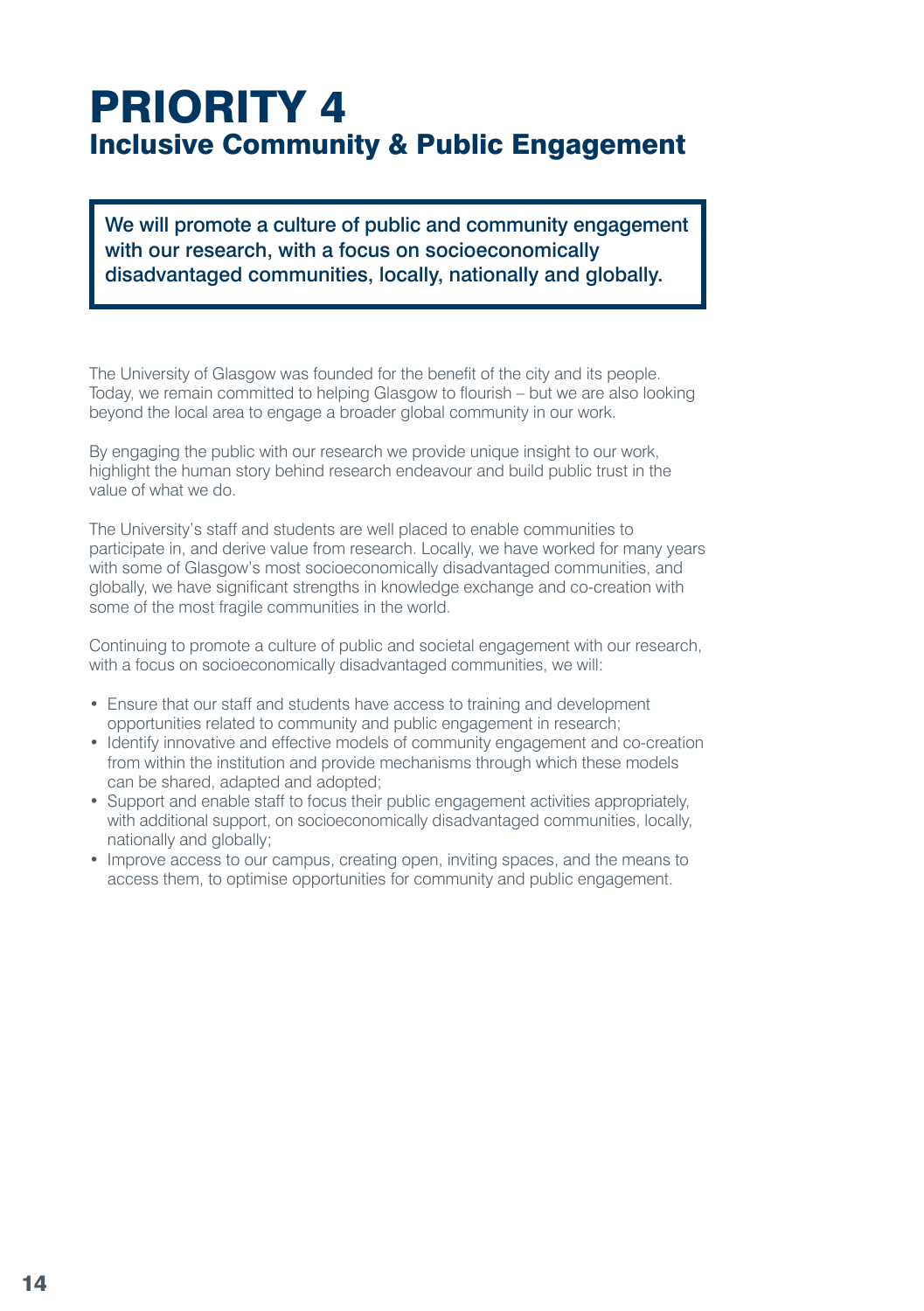

# One Health

Our health and wellbeing is tightly interwoven with the health of animals and the environment around us. Through an integrated 'One Health' approach, our researchers bring together experts in veterinary and human medicine, ecology and social sciences to devise solutions to reduce the spread of diseases such as rabies, zika and malaria. The approach enables effective resolution of health questions through an understanding of the complex biological and social, economic, political and environmental contexts in which those questions are embedded.

Community level engagement is central to the approach and our teams work in successful partnership with communities in Africa to control the spread of livestock diseases. For example, Tanzania has the third largest livestock population in Africa, vital to the economic and food security of the rural poor. Our researchers are currently involved in visits to approximately 120 agropastoralist and pastoralist villages, organising workshops involving key village-level representatives to map and understand livestock resources and main livestock routes, and to evaluate strategies for community-based participatory disease surveillance (case detection and diagnosis).

Our work in One Health exemplifies the Glasgow approach; starting with the needs of the most vulnerable, and bringing together expertise from across our University to co-develop solutions in direct partnership with the communities affected.